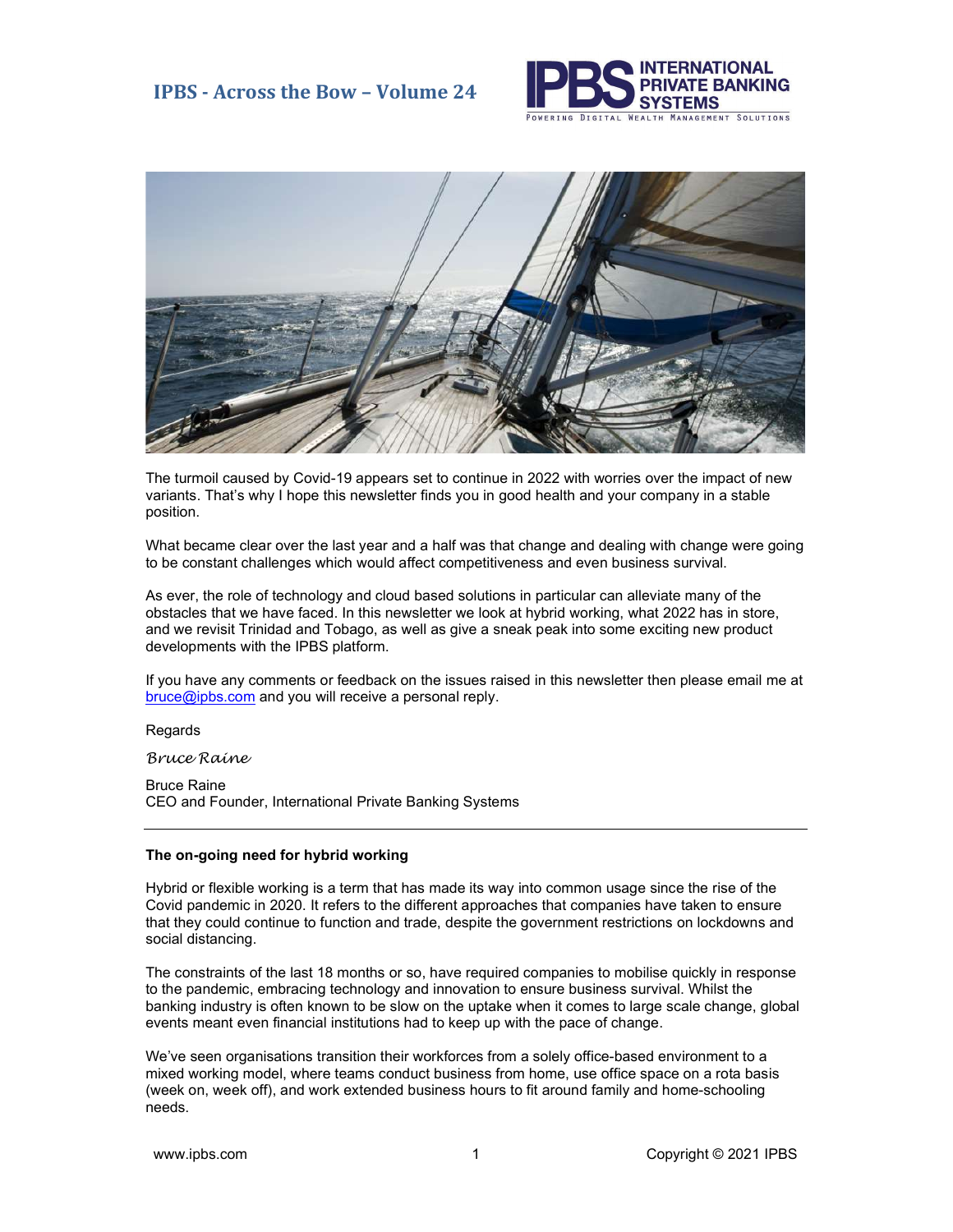### IPBS - Across the Bow – Volume 24



Commuting to a place of work has been replaced by a 1-minute walk from the kitchen to the 'home office' resulting in earlier starts to the working day, and later finishes. In many cases, institutions have not only reported increased levels of productivity as a result, but also higher levels of employee happiness and satisfaction 'at work'.

Not surprisingly the businesses most equipped to embrace the transition to a hybrid model, have been those that already catered for some level of home working for their employees. Many staff already had laptops, phones and remote access to business systems although the reliability of internet services can be a challenge. For many companies and teams, 'virtual ways of working' have become natural. For others, it continues to be a hurdle to overcome.

Whilst most of the world is now attempting to return to some level of normality, with employees returning to their place of work, many businesses are acknowledging the huge benefits of continuing to encourage and support a hybrid working model.

In fact, the flexible working model has been so successful, it's caused many organisations to rethink their entire workspace strategy to embrace the continued use of such a flexible solution. This decision is not only due to the ongoing uncertainty, but simply because the changes have shown to have huge benefits on the businesses' bottom line, not least due to the significant drop in overheads seen as a result of offices being closed.

Whilst certain sectors or business functions such as identity verification will always require some element of face-to-face interaction, there's clearly a huge level of flexibility and financial benefit to be gained by NOT returning to a 5 day-week, office-based strategy.

For those businesses who didn't quite find the perfect remote IT solution, perhaps now is the time to revisit this, and get it right. Cloud based solutions will be increasingly valuable as they combine the business flexibility for hybrid working with the security of working on the IT network

#### Looking ahead to 2022

No-one can claim to know for certain what 2022 will hold in store. However, I thought that it might be useful to make some predictions around the key trends that we might see next year.

One of the most obvious trends of 2021 was that banking customers were forced to switch to conducting business through digital channels as face to face restrictions came into effect.

What we saw is that many institutions underwent significant transformations in order to continue serving customers remotely. We learned that processes and services such as ID verification and onboarding customers can be performed remotely – with the right technology in place. This has obvious benefits in terms of economies of scale and the cost of servicing customer requirements.

Conversely, institutions that struggled to modernise their processes and offerings also struggled to retain customers. In 2022, I expect all of the above to continue and even accelerate.

The impact on the customer will be huge. Forrester Research are predicting that 80% of customers will see the world as fully digital. Customer expectations are now sky high for their digital banking experiences. If an institution cannot deliver that seamless consumer like Amazon style experience, then customers may well look at switching to a provider that can.

I have written about hybrid working above. However, this requires a major cultural and mindset shift. Not every company will make a successful transition to hybrid working. Some estimates say that as many as a third of companies will fail to see the expected benefits from hybrid working. In contrast, 10% will ditch the office and allow employees to work from home. Cost savings for the company and a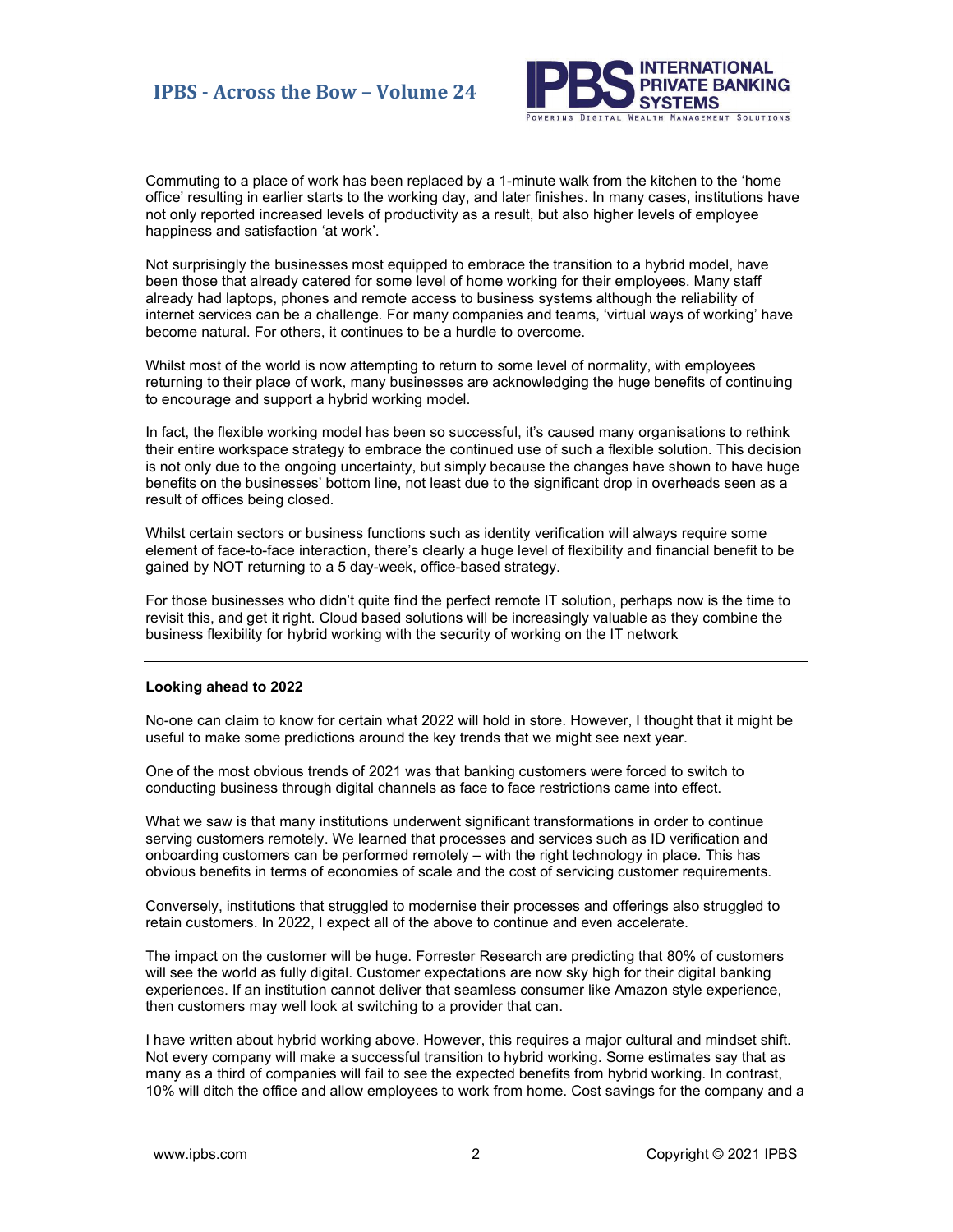

better work life balance for the employee are major attractions. Whether this will be sustained in the long term will be interesting to follow.

Another area that I believe will continue to see exponential growth is the market for digital assets. Institutions will need to cater for these new digital assets as it changes how money and wealth is created, stored, traded and owned. Nowhere is this more noticeable than NFTs or Non Fungible Tokens to give them their full name. Buying a NFT confers ownership in a different way to buying a physical asset for example.

The institutions that have survived the pandemic typically give credit to how they were able to pivot strategy and business models, supported by flexible cloud based technology. If there is a global recovery from Covid-19 then there will definitely be winners and losers. The only question is which one will you be?

#### Coming to the IPBS Platform in 2022

I've talked above about what I expect to see in 2022 in terms of trends. However, I can promise you that we will reveal some very exciting developments to the IPBS platform.

We are hard at work on the functionality that will allow the IPBS platform to perform Debit/Credit Card clearing. We will also make it easier to make payments for SWIFT & Ripple. Both of these developments will allow customers to transact and more easily across a wider range of instruments. We have already completed an interface to ArcosCRM a Microsoft Dynamics product based in Canada.

If any of these new developments would be useful to you, use our contact form or just send an email to info@ipbs.com

#### Country focus Trinidad and Tobago

Trinidad and Tobago is a Caribbean nation, situated close to South America in the West Indies. With a population of an estimated 1,4 million the nation achieved independence from the UK in 1962 before joining the Commonwealth and the United Nations the very same year.

Boasting the largest economy of the English-speaking Caribbean countries, its wealth has traditionally relied heavily on its reserves of petroleum, natural gas and oil, which have formed part of the islands' rich history for over a century.

Understandably the decline in natural gas production coupled with the negative economic impact of the coronavirus has produced a fall in economic stability. However, as the third richest Commonwealth Caribbean nation in terms of both annual GDP (US\$23.2 billion) and GDP per capita (US\$15,000), the International Monetary Fund is predicting that GDP for 2021 will show an increase of 2.6% as the economy begins to recover, with inflation expected to average 1% and unemployment just 4.1%.

The country has a market-driven economy and encourages foreign investment in key industries such as Manufacturing, Maritime Services, Business Process Outsourcing, Hotel and Resort Development and Sustainable Energy, and offers the benefit of double taxation treaties to investors from 15 countries (including USA, Canada, India and Brazil).

Despite challenges among businesses being cited as poor work ethic, low productivity, corruption and government bureaucracy; huge progress has been made across these areas to ensure reform, stimulate economic growth and attract investment. These include: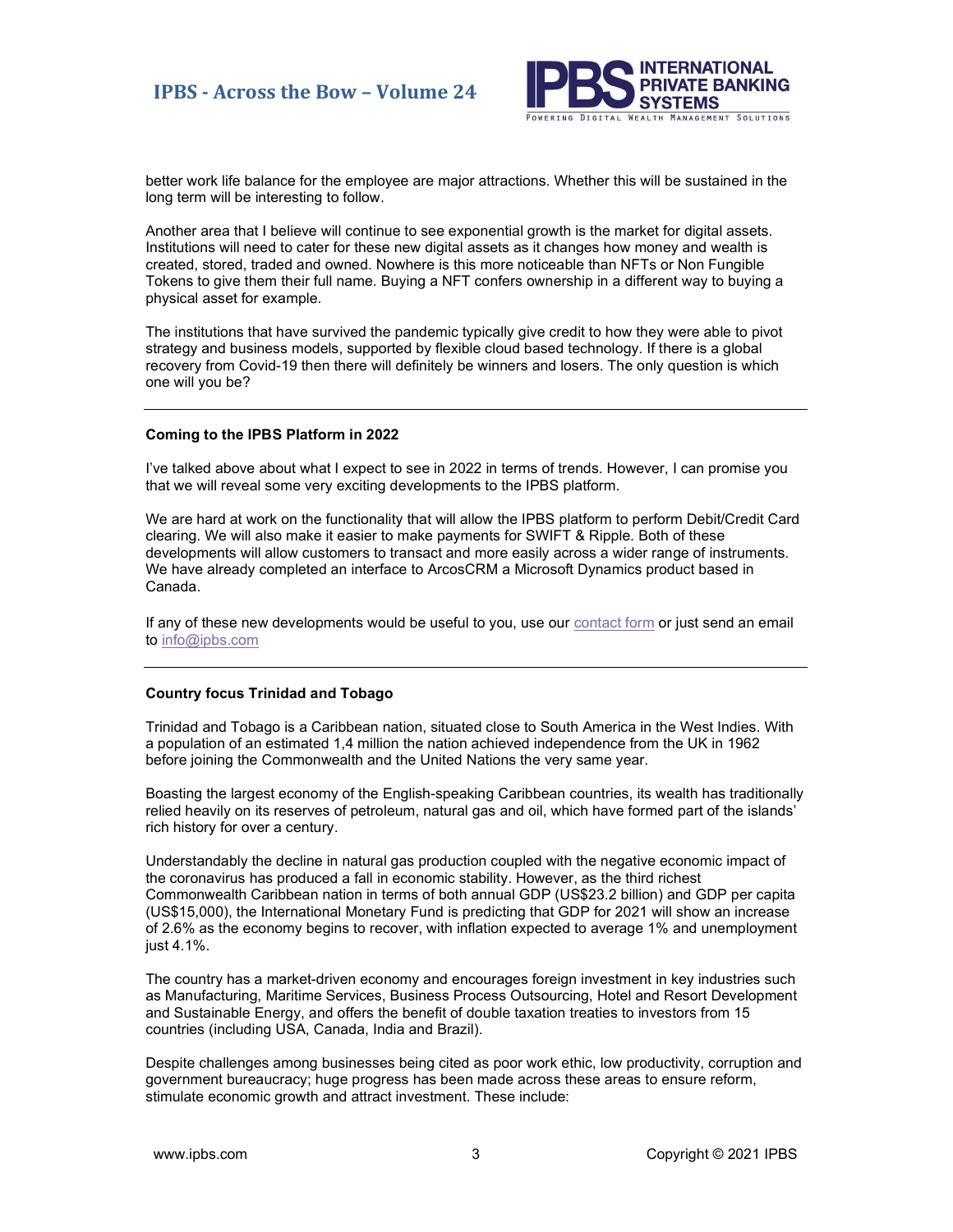# IPBS - Across the Bow – Volume 24



- Vastly increasing efforts to stimulate foreign investment focusing on streamlined regulatory processes, increased digitization, and modernized legislation.
- The 'Roadmap to Recovery' which was launched in July 2020, to focus on rebuilding the country post the pandemic and implement an online government platform providing 24/7 access to applications for government trade and business services.

A number of tax measures cited in the 2022 budget statement, which are due to come into force from January 1st 2022, to encourage more foreign investment include:

- Incentives for digital sector start-ups
- Research and development capital allowance
- Reduced withholding tax on distributions

The country has a stable political environment, low energy costs, competitive corporation tax rates and is geographically situated below the Atlantic hurricane belt. With direct links to the mainland of South America, international shipping lanes to USA and Europe and air links to the United States, Trinidad and Tobago is the perfect location for your business and is very much 'open for direct investment'.

With more than 15 years of experience in supporting clients in Trinidad and Tobago, we are ideally positioned to help companies looking to do business in this important International Finance Centre.

#### Cyber attacks increase as a result of Covid 19

We are pleased to bring you the latest Cyber Security update from our partner Paratus (formerly known as Sequrest).

Let's start with an explanation of a common cyber term: A worm is a specific type of malware with the defining characteristic of the program being that it self-replicates and spreads from one system to another. It can arrive either through the network or added as attachments in spam. Worms can delete data, install backdoors, give access to third parties and wreak havoc on systems in general. That's why your cyber defences need to be on top of its game.

A new Windows 10 zero-day was discovered and an unofficial patch was issued until Windows releases an official one. The zero-day requires 2 specific conditions but gives admin rights to the attacker making it rather dangerous.

US Department of State is offering a sizable reward to bring to justice the perpetrators of the Colonial Pipeline ransomware incident. This is a new step for the US government which is taking sizable steps to start discouraging the ransomware attacks that have been targeting US companies for so long.

SharkBot banking trojan targeting European Android handsets has been discovered. The mobile malware appears to be in early development but is clearly a version of the next generation mobile malware.

GoDaddy announced that it was affected by a data breach containing the private information of 1.2 million of its customers on the WordPress hosting service.

The state sponsored surveillance company NSO is back in the news since it was brought to light that